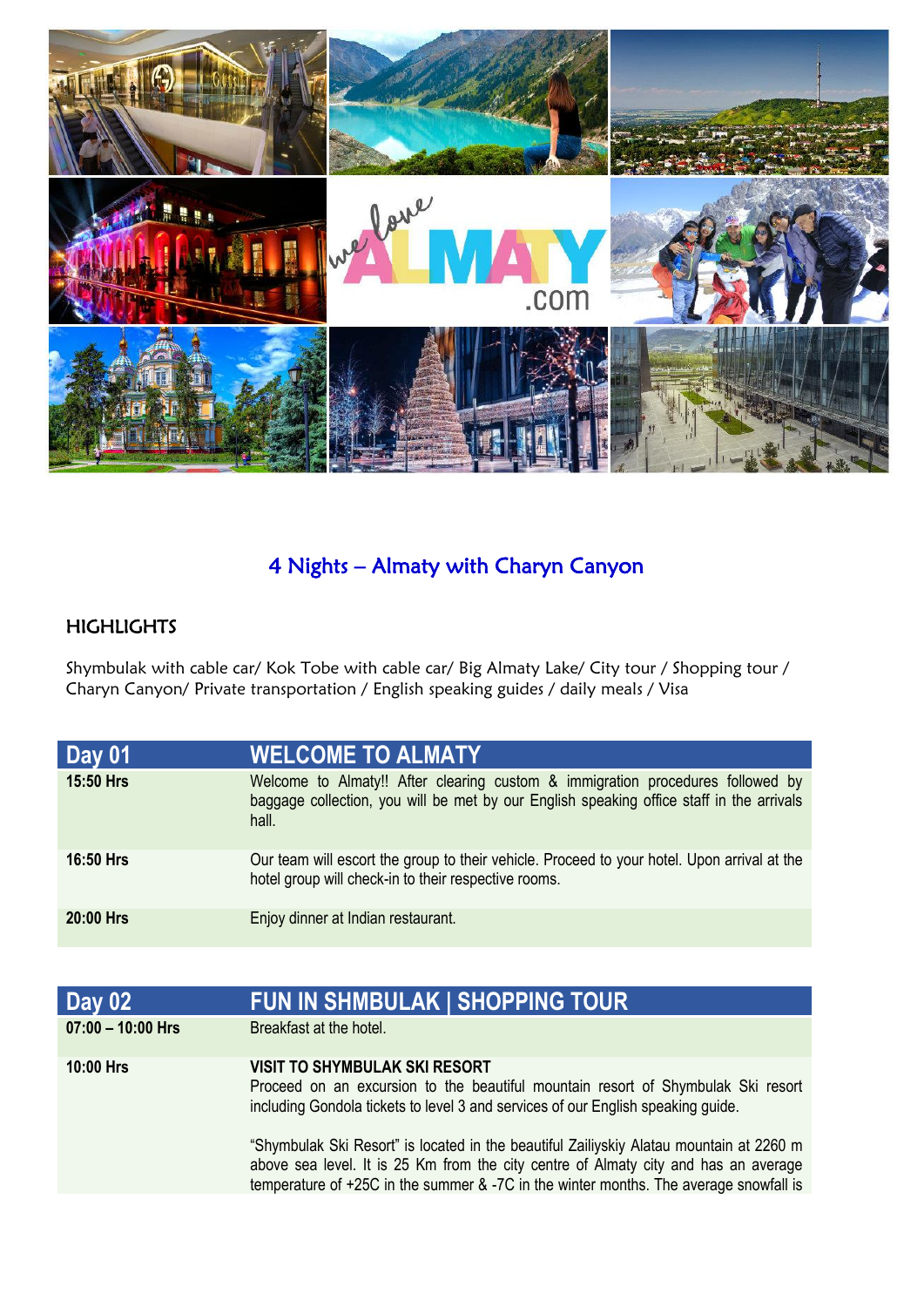|                  | around 1.5M. It is usually very sunny as the average number of sunny days a year can<br>reach 90%. Ski season is normally begins in December and can run into April.                                                                                                                                                                                                                                                                                                                                                                                                                                                                                                                                                                                                                                                                                                 |
|------------------|----------------------------------------------------------------------------------------------------------------------------------------------------------------------------------------------------------------------------------------------------------------------------------------------------------------------------------------------------------------------------------------------------------------------------------------------------------------------------------------------------------------------------------------------------------------------------------------------------------------------------------------------------------------------------------------------------------------------------------------------------------------------------------------------------------------------------------------------------------------------|
|                  | The ski slopes are served by Gondola cars from "Medeu" to the base of Shymbulak,<br>2260 m above sea level. This Gondola is the world's third-longest Gondola with a length<br>of 4.5 KM. The Gondola has 114 comfortable cabins for all guests of the resort and has<br>the capacity of 2,000 people per hour. The Ski resort has six lifts that service the<br>mountains. Two combination lifts (Combi1 & Combi2) that have both quad-chairs and 8<br>passenger cabins, two quad-chair lifts. The lift system will take you to Talgar pass where<br>you are 3180 m above sea level. A vertical rise of 920 m. The majestic mountain view<br>with snowy slopes and evergreen Tien Shan are spectacular and must be seen.<br>Located in the resort is a hotel, restaurants, café and coffee shop with a variety of cuisine<br>to suit all taste.<br>Time at leisure. |
| 14:00 Hrs        | Lunch at Indian restaurant.                                                                                                                                                                                                                                                                                                                                                                                                                                                                                                                                                                                                                                                                                                                                                                                                                                          |
| <b>15:00 Hrs</b> | <b>Shopping Tour</b>                                                                                                                                                                                                                                                                                                                                                                                                                                                                                                                                                                                                                                                                                                                                                                                                                                                 |
|                  | Almaty is great for shopping. Your tour guide will take you to visit various modern<br>shopping malls around the city. Some of the well known malls are Mega Mall, Dostyk<br>Plaza, Villa boutiques.                                                                                                                                                                                                                                                                                                                                                                                                                                                                                                                                                                                                                                                                 |
| Later            | Return to the hotel for relaxation & free time.                                                                                                                                                                                                                                                                                                                                                                                                                                                                                                                                                                                                                                                                                                                                                                                                                      |
| 20:00 Hrs        | Dinner at Indian restaurant.                                                                                                                                                                                                                                                                                                                                                                                                                                                                                                                                                                                                                                                                                                                                                                                                                                         |

| <b>Day 03</b>       | <b>BIG ALMATY LAKE   CITY TOUR   KOK TOBE TOUR</b>                                                                                                                                                                                                                                                                                                                                                                                                                                                                                                                                                                        |
|---------------------|---------------------------------------------------------------------------------------------------------------------------------------------------------------------------------------------------------------------------------------------------------------------------------------------------------------------------------------------------------------------------------------------------------------------------------------------------------------------------------------------------------------------------------------------------------------------------------------------------------------------------|
| $07:00 - 10:00$ Hrs | Breakfast at the hotel.                                                                                                                                                                                                                                                                                                                                                                                                                                                                                                                                                                                                   |
| 10:00 Hrs           | <b>VISIT TO BIG ALMATY LAKE</b><br>Lake located at an altitude of 2500 meters above sea level. The inhabitants call it<br>Zhasylkol which means "Green Lake" in Kazakh language. You will spend a few hours<br>enjoying the pristine natural beauty of the glaciers, the harsh peaks and pine forests. On<br>the return back to the city, the group will make a quick halt to visit The First President<br>Park. The total area of the park is 73 hectares. The main idea of the creation the park is<br>a combination of the unique natural landscape of Almaty and scientific achievements of<br>the twentieth century. |
| 14:00 Hrs           | Lunch at Indian restaurant.                                                                                                                                                                                                                                                                                                                                                                                                                                                                                                                                                                                               |
| 15:00 Hrs           | <b>PANFILOV PARK &amp; ZENKOV CATHEDRAL</b><br>Its Almaty's most popular strolling and picnic places for people of all ages. The Park is<br>named and dedicated to the Panfilov Heroes who were 28 soliders of an Almaty Infantry.<br>Their memories are etched at the fearsome war memorial east of the Zenkov Cathedral<br>which depict soliders from all 15 soviet republics on the map of USSR. The Park is lush<br>green area and it's a good place to sit, rest, relax and see the bustling sights of the city.                                                                                                     |
|                     | 'ZenkovCathedral', is one of the most beautiful, magnificent and architectural monument<br>of the city of Almaty with the height of 56 meters and is located in the green Panfilov Park<br>of Almaty. A. Zenkov had supervised the construction of this cathedral in the early 19th<br>century and legend goes that it was built without a single nail. But unfortunately, it's not<br>true. Although the design is remarkably unique but it's because of the advanced                                                                                                                                                    |